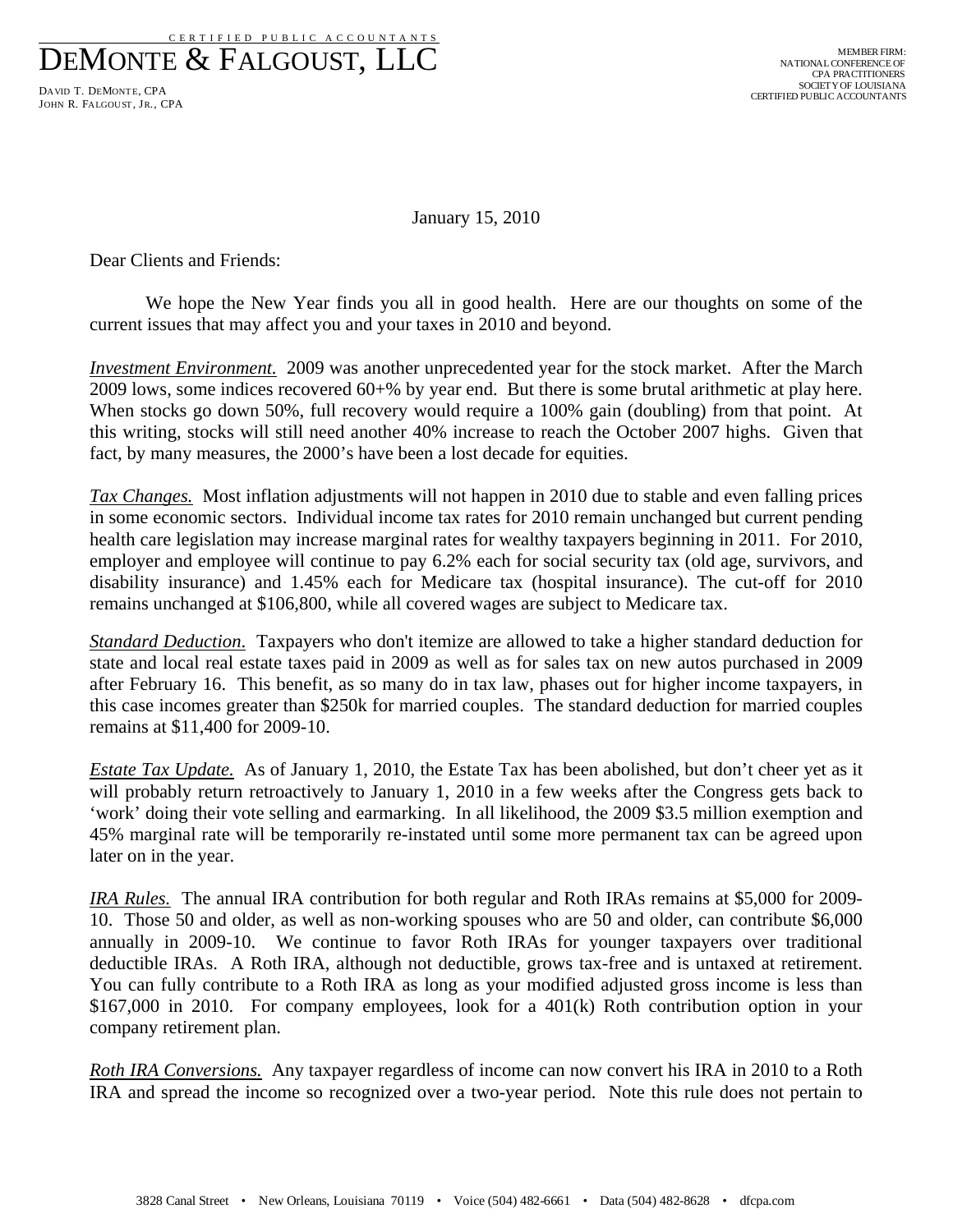employee  $401(k)$  accounts. The economic key to making this work is at least a  $10+$  year time horizon and payment of the taxes out of non-IRA funds. It's a great tool for parents to do on behalf of their children's IRAs, especially if they are in the lower brackets today. Should the account drop in value, the transaction can be undone as late as October 15, 2011. Check with us for strategies and tactics to maximize the benefit. The Government likes this plan as it accelerates tax receipts that it would otherwise have to wait decades to receive.

*Retirement Plans.* The salary deferral limit in 2009-10 for 401(k) plans remains at \$16,500, plus another \$5,500 for taxpayers over 50. The limits for corporate plans are \$49,000 per employee for 2009-10. The employee must have earned income of \$245,000 to qualify for that maximum contribution.

*Social Security Wage Limits.* The wage limit for those under 66 to avoid giving back some of the benefits in 2009-10 remains at \$14,160. The Medicare premium continues to be means tested, meaning higher income people pay more, although statistics show these people are generally healthier than lower income persons. The Medicare surcharge is a disguised income tax and we have seen examples where the marginal tax (Medicare premium) exceeds the marginal income generating the tax. Yes, there is a tax bracket greater than 100%, but it's hidden and only affects a few unlucky persons.

*Required Minimum Distributions (RMDs).* RMDs have returned for 2010. Anyone whose 70<sup>th</sup> birthday fell between July 1, 2009 and June 30, 2010 will be affected. Please let us know if that affects you as our birthday database is not always accurate.

*Business Vehicles*. It's time to record your odometer reading. This will help document your total business miles deduction for 2009. The tax-free mileage reimbursement rate increased to 55¢ per mile for 2009 and is reduced to 50¢ per mile for 2010.

2010 Estimated Taxes. The tax payment are due: April  $15<sup>th</sup>$ , June  $15<sup>th</sup>$ , September  $15<sup>th</sup>$  2010 and January  $17<sup>th</sup>$  2011. The penalty for underpayment of these taxes is computed like interest and is now 4%.

*Home Buyer Tax Credits*. First-time buyers (in tax speak, those that haven't owned a home in three years prior to the purchase) and current home owners living at least five years in their current residence are allowed an \$8,000 or \$6,500 credit respectively for residences purchased between November 7, 2009 and April 30, 2010 for current owners and for first-time buyers the period is January 1, 2009 to April 30, 2010. As is usual in tax law, these credits are limited by the AMT tax and phase out for higher earning taxpayers. For the credit now in effect, the phaseout begins at \$225,000 in adjusted gross income.

*Education Credits.* The Hope Credit has been replaced in for 2009-2010 by a more generous American Opportunity Tax Credit, now limited to \$2,500 with a portion refundable. The credit reimburses the first \$2,000 of qualified college expenses in the first 4 years on a dollar for dollar basis so please include all college tuition statements for your dependents so that we may claim the credit where applicable. The alternate educational credit, known as The Lifetime Learning Credit, applies to higher education expenses later in life. It allows a 20% credit for qualified expenses up to \$10,000. Education credits are the prime example of using the tax code for social engineering.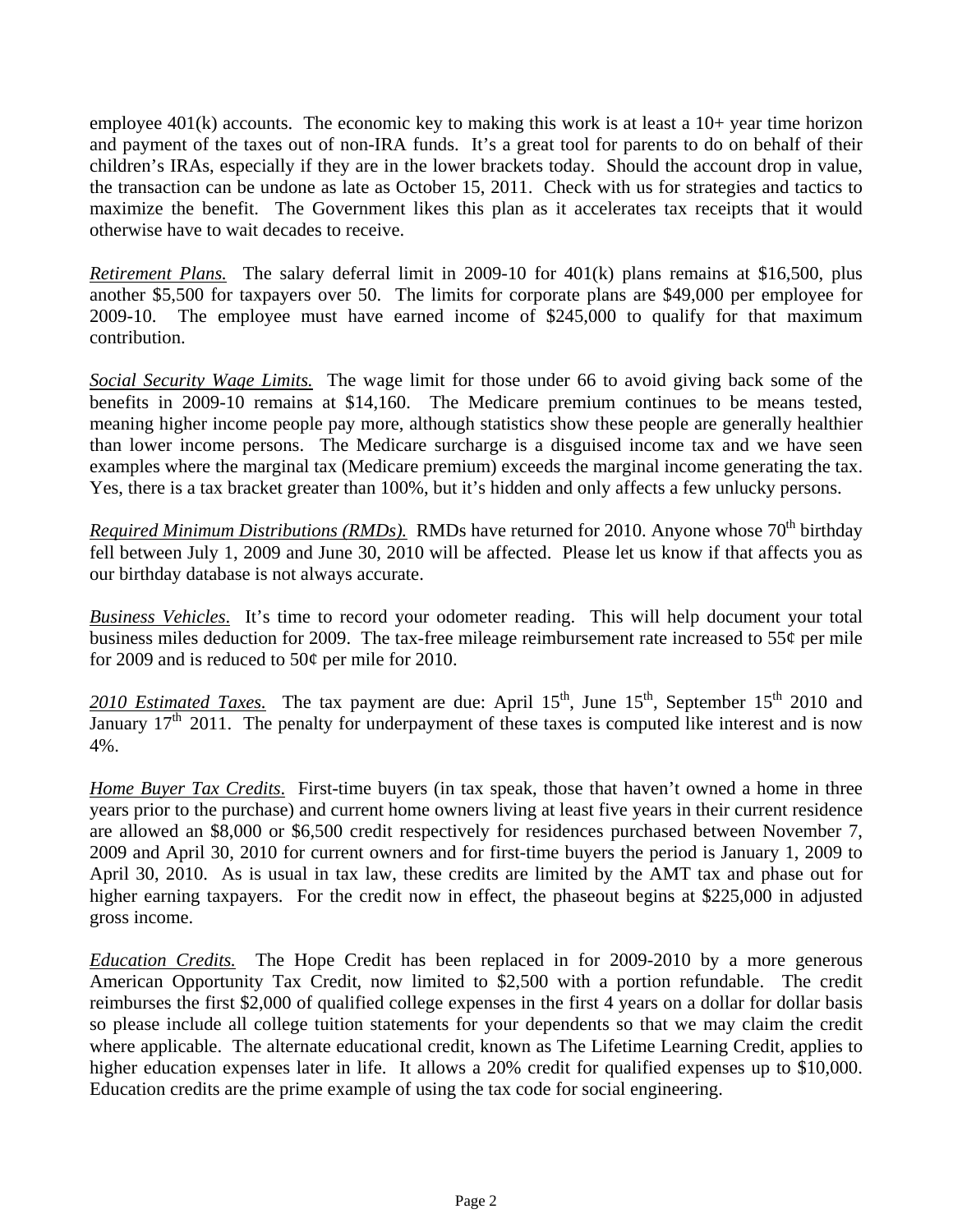*Energy Credits*. These credits return again for 2009, more generous than ever. A 30% credit of up to \$1,500 is allowed for non-business purchases of energy efficient doors, windows and insulation as well as credit for purchasing more efficient furnaces and related home energy appliances. Some autos and even select golf carts now qualify for a credit for purchasing an electric vehicle. Check with your dealer before purchasing to be sure the vehicle qualifies.

*Louisiana Recovery Authority (LRA) Payments.* The LRA program was essentially paid out in 2008 but a few clients may have received payments in 2009. Because Louisiana does not notify the IRS of such payments and because they are generally taxable to the extent of any Katrina casualty loss deduction, be sure to include the details of any such payment with your 2009 data.

*Insurance Surcharge Refund and 7% Credit for Property Insurance Premiums*. Please let us know if you paid any surcharges (Fair Plan, Coastal Restoration, etc) in 2009 on your homeowner's insurance policies. You can claim the surcharge as a credit on your 2009 Louisiana income tax returns. Please include your premium notice listing the named surcharges with your tax data and we will claim the credit. Louisiana will also reimburse you 7% of your homeowner's insurance premium paid in 2009 on your primary residence. Include a copy of the premium declaration page of your homeowner's policy with your tax data.

*Louisiana Private School Tuition Deduction*. Louisiana will now allow up to a 50% deduction for private school tuition and related expenses (i.e. uniforms) per child for grades K-12. That is equivalent to a maximum \$150 per child in tax savings.

*Louisiana Grants for Grads rebate.* This is an example of a useless, "feel good" legislation which purports to award beginning in 2013 (on a lottery basis) 100 lucky young taxpayers with a Louisiana income tax rebate of up to \$10,000 which was paid in the first five years after graduation (college or high school) however unlikely it would be for young people to have incurred anywhere near that much tax. Further, it also requires the recipient to "intend" to stay in Louisiana and buy a home. We are not making this up.

*Louisiana Capital Gains Income Exclusion on Sale of Privately Held Louisiana Domiciled Businesses*. Beginning in 2010, shareholders and LLC members who sell their entire interest in such a company may exclude that income from calculating their Louisiana income tax. This law was adopted to prevent migration of wealthy Louisiana residents to Florida and Texas.

*Louisiana Tax Credits.* Louisiana has over 65 different refundable and non-refundable tax credits for individuals and businesses. Some you may be aware of: Historic, Motion Picture and Inventory tax credits. Others are more obscure such as a tax credit for Prison Industry Enhancements. This use of credits rather than direct legislative expenditures to stimulate desired social policy has severely complicated the Louisiana tax system over the last decade and burdens us all with expensive and tedious record keeping and reporting requirements. These credits, however complicated to deal with,